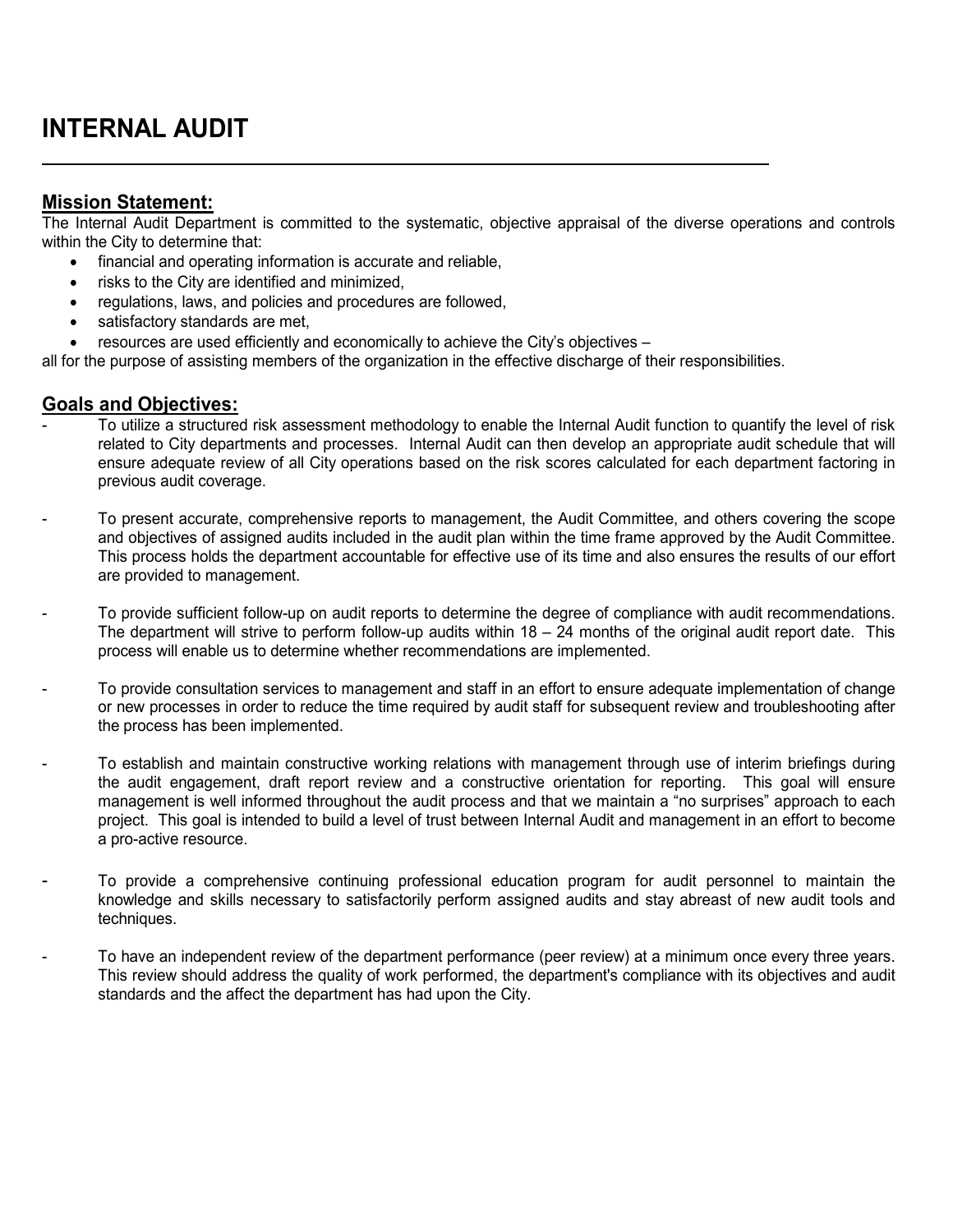|                                    | 2008<br><b>ACTUAL</b> | 2009 ACTUAL<br><b>THRU</b><br>30-Jun-2009 | 2009 REVISED<br><b>BUDGET</b> | 2010<br><b>SUBMITTED</b> | \$ INCREASE<br>(DECREASE)<br>FROM 2009 APPR | % CHANGE<br><b>FROM 2009</b><br><b>APPR</b><br>TO 2010 |
|------------------------------------|-----------------------|-------------------------------------------|-------------------------------|--------------------------|---------------------------------------------|--------------------------------------------------------|
| 5111 TOTAL WAGES                   | 160,817               |                                           | 160,817                       | 163,229                  | 2,412                                       | 1.50%                                                  |
| 5131 PERF - EMPLOYERS SHARE        | 11,257                |                                           | 11,659                        | 12,650                   | 991                                         |                                                        |
| 5132 FICA                          | 11.815                |                                           | 12,302                        | 12,487                   | 185                                         |                                                        |
| 5134 LIFE MEDICAL & HEALTH INSURAN | 27,000                |                                           | 27,000                        | 29,700                   | 2,700                                       |                                                        |
| 5136 UNEMPLOYMENT COMPENSATION     | 161                   |                                           | 161                           | 163                      | $\overline{2}$                              |                                                        |
| 5137 WORKERS COMP INSURANCE        | 264                   |                                           | 268                           | 252                      | (16)                                        |                                                        |
| 513A PERF - EMPLOYEES/PD BY CITY   | 4,824                 |                                           | 4,825                         | 4,897                    | 72                                          |                                                        |
| <b>Total 5100</b>                  | \$216,138             | \$107,822                                 | \$217,032                     | \$223,378                | \$6,346                                     | 2.92%                                                  |
| 5219 OTHER OFFICE SUPPLIES         | 398                   |                                           | 400                           | 398                      | (2)                                         |                                                        |
| <b>Total 5200</b>                  | \$398                 | \$71                                      | \$400                         | \$398                    | ( \$2)                                      | $-0.50%$                                               |
| 5314 CONSULTANT SERVICES           |                       |                                           | 2,500                         |                          | (2,500)                                     |                                                        |
| 531K SEMINAR FEES                  | 1,465                 |                                           | 1,845                         | 1,465                    | (380)                                       |                                                        |
| 5322 POSTAGE                       | 44                    |                                           | 80                            | 40                       | (40)                                        |                                                        |
| 5323 TELEPHONE & TELEGRAPH         | 676                   |                                           | 672                           | 672                      |                                             |                                                        |
| 5324 TRAVEL EXPENSES               | 659                   |                                           | 1,350                         | 659                      | (691)                                       |                                                        |
| 5326 MILEAGE                       | $\blacksquare$        |                                           | 170                           | $\overline{\phantom{a}}$ | (170)                                       |                                                        |
| 532L LONG DISTANCE CHARGES         | 3                     |                                           | 40                            | 10                       | (30)                                        |                                                        |
| 5342 LIABILITY INSURANCE           | 182                   |                                           | 225                           | 802                      | 577                                         |                                                        |
| 5391 SUBSCRIPTIONS AND DUES        | 411                   |                                           | 395                           | 425                      | 30                                          |                                                        |
| 5399 OTHER SERVICES AND CHARGES    |                       |                                           | 500                           | $\blacksquare$           | (500)                                       |                                                        |
| <b>Total 5300</b>                  | \$3,439               | \$1,710                                   | \$7,777                       | \$4,073                  | (\$3,704)                                   | $-47.63%$                                              |
| <b>Total 5400</b>                  | \$-                   | \$-                                       | \$-                           | $$-$                     | \$-                                         |                                                        |
| <b>Total</b>                       | \$219,974             | \$109,603                                 | \$225,209                     | \$227,849                | \$2,640                                     | 1.17%                                                  |